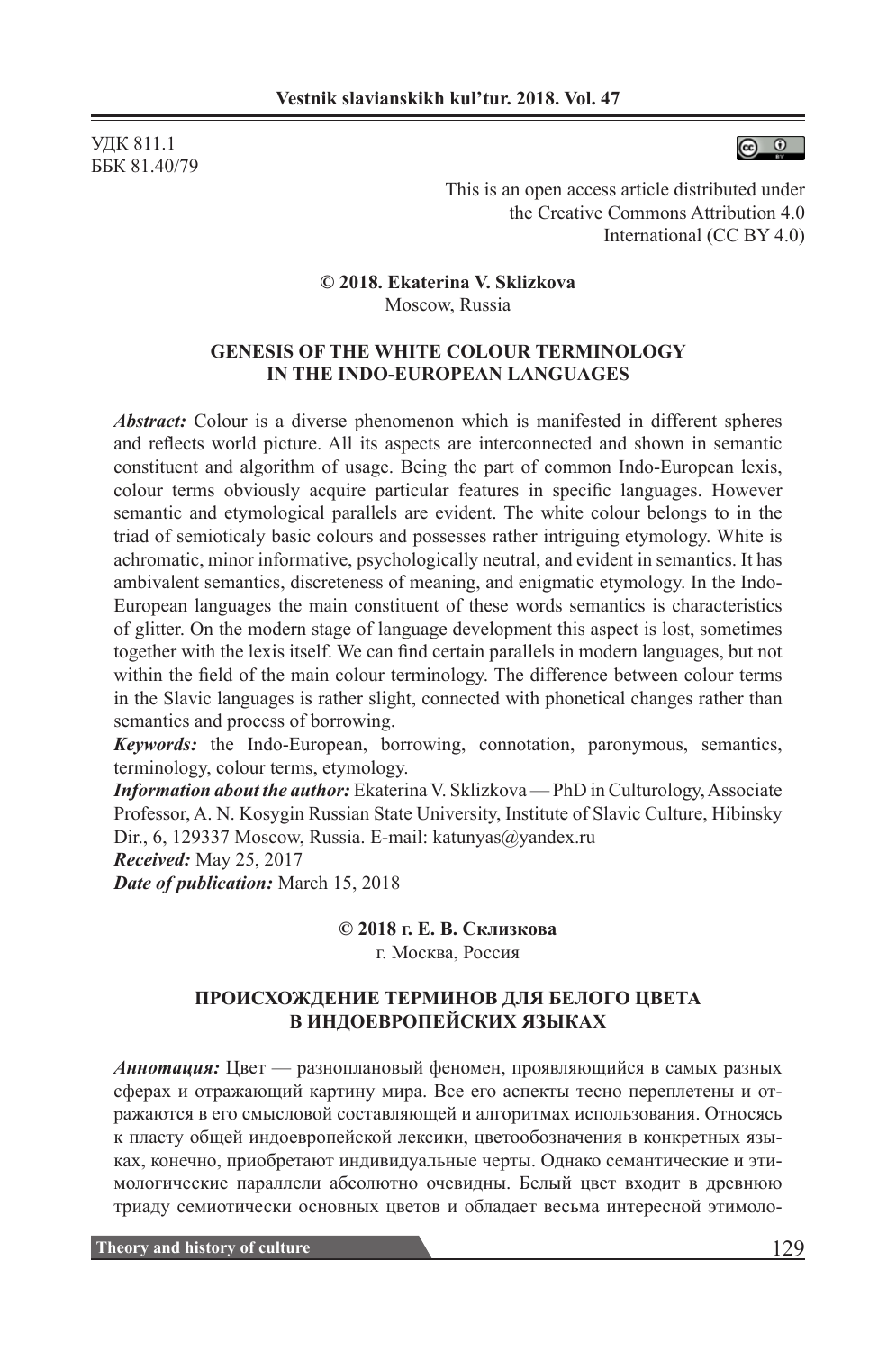гией. Белый цвет ахроматичен и малоинформативен, психологически нейтрален и очевиден по семантике. С другой стороны, обладает амбивалентной семантикой, дробностью значений и достаточно загадочной этимологией. В европейских языках основной составляющей значения белого цвета являлось наличие блеска. На современной стадии развития языков этот аспект утрачивается, порой вместе с самой лексикой. Некоторые параллели терминов можно до сих пор встретить в современных языках, но не в рамках основной цветовой терминологии. Для славянских языков разница в терминах наблюдается незначительная, связанная, в основном, с фонетическими изменениями в области языка, а не с семантикой или процессом заимствования.

*Ключевые слова:* индоевропейский, заимствование, коннотация, однокоренной, семантика, терминология, цветонаименование, этимология.

*Информация об авторе:* Екатерина Владимировна Склизкова — кандидат культурологии, доцент, Российский государственный университет им. А. Н. Косыгина, Институт славянской культуры, Хибинский проезд, д. 6, 129227 г. Москва, Россия. E-mail: katunyas@yandex.ru

*Дата поступления статьи:* 25.05.2017 *Дата публикации:* 15.03.2018

Colour as physical, aesthetic, philosophical, psychological, linguistic phenomenon is used in different spheres of human activity, and its meaning differs according to the chosen criteria. All the cultural aspects, economics, and social background influence usage and understanding of colour. This aesthetic category affects the psychic state of human being, is strictly connected with memory, and is apprehended on its base.

One can not deny colour is also a semiotic phenomenon, «…it is vital necessity, it is such first-necessity as water and fire» [3, p. 288]. It has the ability to contain and transfer great amount of information, and colour terminology is strictly connected with semantics of colours and their physical characteristics. The attitude to colour as an element of culture and language depends on the environment, field of usage, national peculiarities, historical epoch, level of social and language development.

Traditionaly in humanities it is analysed from semiotic, linguistic, psychological point of view. All these aspects are interconnected and can be arranged in chain: psycological impact — symbol — language unit. There are many researches dedicated to defined tint or its usage in particular context, although as constant changes in lingua-cultural sphere take place, there are always some aspects for further analysis. As a result it seems important to observe some diachronic algorithm of colour semantics and colour terms.

There are many theories about different ability of vision in ancient times, as our vision develops from ochreous to cold part of spectrum. People perceive colours, use them, give particular symbolic sense, create lexical units for colours.

Colour symbols are formed on the base of religious and philosophical context. Although from the very beginning it appeared on the background of association with different objects and phenomena. Then, with the development and complication of philosofical ideology, colour takes deeper sense, sometimes rather little but still connected with the very primary.

In Ancient world colour is mostly emotional category, evidently connected with brightness, associations with surrownding phenomena. In Medieval time it is very informative category, structuralized hierarchically, essential component of communication, gnosiological aspect of culture. So it accepts religious and philosophical criteria of existence. Then the interest to colour turns to the sphere of psycology and scientific base of usage.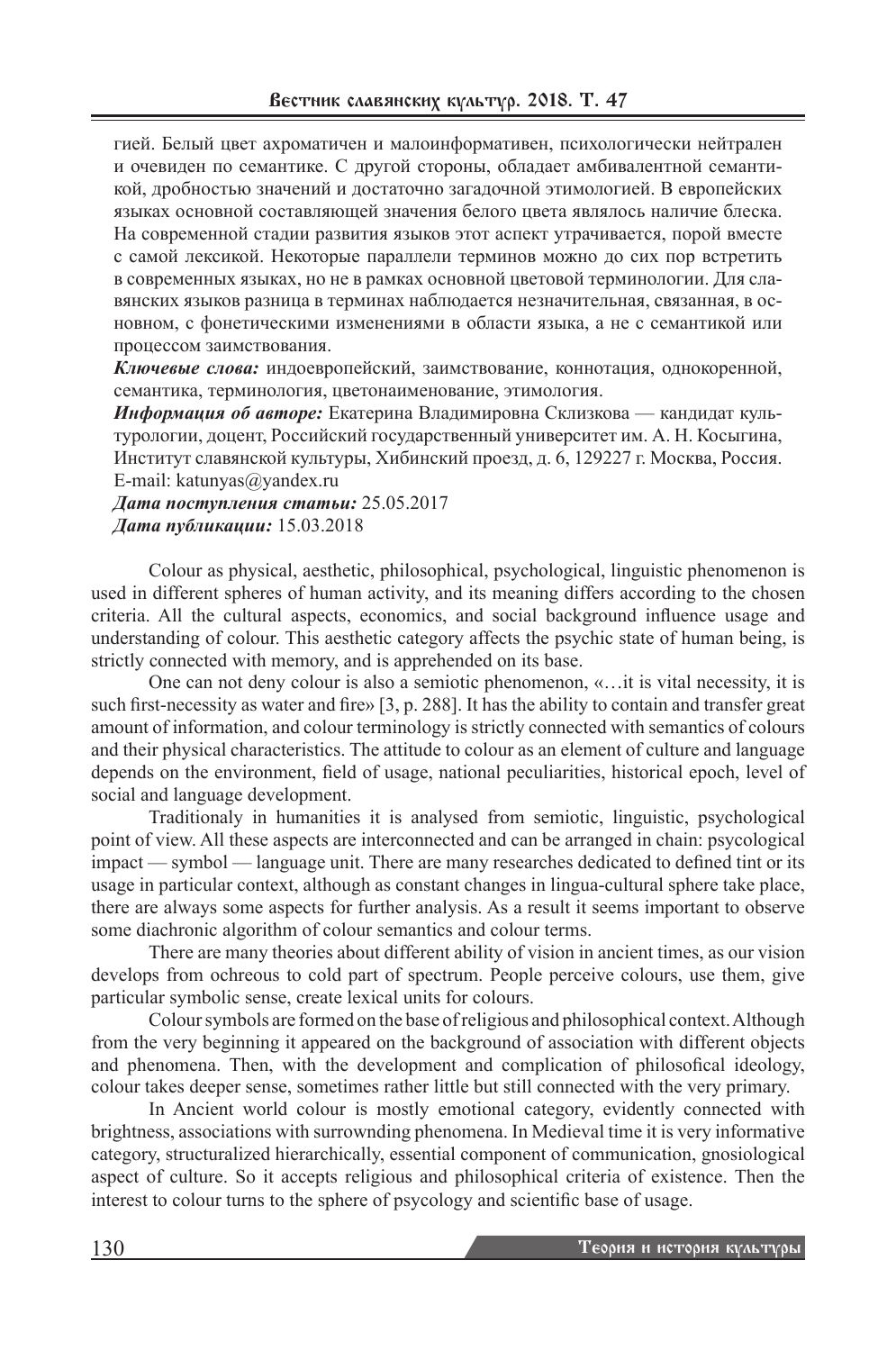There are three main colours, basic for the ancient cultures: black, white, red. This triad can be seen everywhere, and can be explained by the dualism of realization and by the importance of the notions «blood-sun-fire». Also these three colours correspond to three phases of human life and the process of pottery creation: white as a baby, red as a period of initiation, black as a mature human being. In some cultural traditions white correlates with particular age, sex, part of the world, season, and so on.

White colour is a very specific linguo-semiotic category. On the one hand it is achromatic, and as a result seems to be minor informative, psychologically neutral, and evident in semantics. On the other hand it still has ambivalent semantics, discreteness of meaning, many terms for designation and rather enigmatic etymology of nearly all of them.

White as an opposition of black means «nondifferentiation, absence, air, light, innocence, spirituality, sanctity, transcendental perfection». In the East, Ancient Greece, Rome white is used in mourning. A girl-bride dressed in white died for her family, and was born as a woman in her husband's family. A woman arrayed in white can have such semantics as «love-life-death». It was widely used in ancient poems of all the European nations. Also white means «surrender, armistice, goodwill, luminosity, kinship with God's light», it is a colour of eternal silence [1].

Mostly positive and negative semantics of this colour coincides in Indo-European cultures and languages. It can be seen in idioms, sometimes quite identical both in form and meaning or in one aspect: *white lie, белая зависть, anima candida, eine weiße Hemdbrust; white as a ghost — белый как полотно — bianco come un panno lavato — blanco como el papel*. The main meanings of the term are: «light, lustrous, silver, pale, good, kind, empty» etc.

This article aim is to review etymology of colour terms in some of the Indo-European languages. Colour terms belong to the basic Indo-European lexis, and a lot of words overlap, sometimes in a very strange way. Colour terminology progresses simultaneously with culture and language. Attention to some colour or nuance reflects mentality and the stage of language development.

It is impossible to speculate on absolute algorithm of colour terms for all the languages. Especially dead languages are irrelevant to it [5]. However in present days most of scientists [2] are inclined to consider the following chain of development of colour terms.

In the very beginning colour is expressed mediately, by pointing to colour of some particular but general objects, or by some comparative constructions (*цвета молока, bianco come un cencio, kreideweiß, blanco cual nieve, as white as a sheet etc*). Then terms, which express universal category of «light-dark» (good and evil) and «glitter» rather then colour, appear.

According to the researches of Kay P. and Berlin B. [7] all the languages with two basic colour terms focus on black and white (dark and light). Dualism must have manifested itself very early, and that opposition touched all the spheres of human activity. Rather frequently red was added (all the warm colours from yellow to brown can be included in such a notion) with limited collocation. It does not mean that all the ancient peoples were not able to percept different colours, but just the fact of interest to some detail of surroundings. The prevailed tints in the environment determine the type of appreciation of colour as a symbol and language unit.

Absence of pure colour terminology is quite typical for the antient languages, as possibly an attempt to follow the style. As terminology is usually concrete and so as a fact down to earth. In Ancient literature there seem many constructions rather far from basic terminology, sometimes very metaphoric, e.g. *ροδοδάκτυλος (pink-fingered)*. Glimmer is one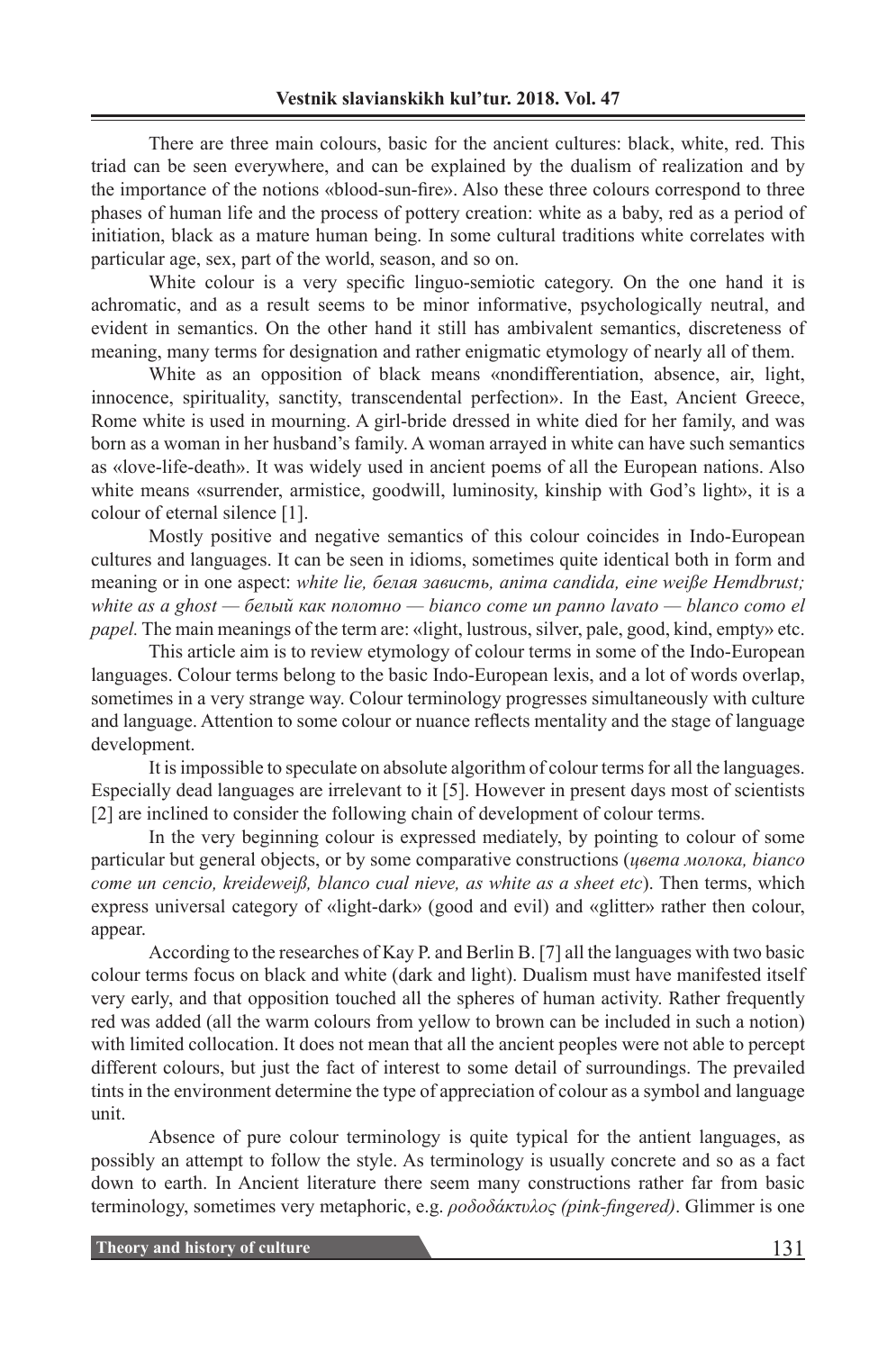of the most popular category of that time. And some colour word item can have connotation of «shine», and vice versa some word with denotation of «brilliance» has the colour shade of meaning.

In Ancient Greek the main term for the white colour was *λευκός*. It goes back to Indo-European root *leuk* — «shine». Paronymous words are, for example, Latin *lūx* and *lūna*, Old English — *lēoht*, Russian — *луч*. This term mostly does not have restriction in usage, although is used more often in prose and corresponds to high style. Its main meaning is «luminous» together with «light» and prototypical «white». Also there was an additive meaning «happy» (happy day — *λευκή ημέρα*). Its rival in usage was later and colloqual *άσπρος*.

Besides in Latin there was a term with the meaning «glimmering-white» (*candidus*), as opposition to «lustreless-white» (*albus*). The first term is used mostly in poetry and as an attribute to the glimmering objects, though *albus* is used in combinatory with sun, snow, and other «glaring» phenomena, but in quite prosaic connotation. Both *albus* and *άσπρος* go back to Indo-European *albho* — white. Etymology of *candidus* is not quite clear, although it is congeneric with Indo-European *cand/scand/scend* — «shine». Paronymous to it are Italian *accendere*, English — *candle, incandesce* (burning hot), possibly, *shine, sky*, Russian — *сиять*. In English the words are not native, at least Anglo-Saxon. As it can be seen both *albus* and *candidus* mean «light, bright, good».

Such a picture with a special attention to luminosity is quite typical for antient languages. Then simultaneously with the development of national languages abstract terms for basic colours appeared. Some of the terms expressed several colours and then fixed on the particular or gave way to a new one.

Then the term derived from relevant object appeared: *молочный, milchfarben, niveo, ebúrneo, ivory,* made the chain as: *как молоко — белый — молочный (like snow — white snow-white).* 

Italian as the most of the Romanic languages lost Latin terms and opposition of lustrous — lusterless. *Candido* — «white, pure», *albo* — «white» are Latin words and are used in stylisticaly marked texts of poetic sphere. *Candido* aslo had the meaning «innocent, sincere». Modern term *bianco* is a Germanic borrowing, and goes back to *blank* — «lustrous» of 5–8th. c. or later period, and Indo-European *bhleg, bhl-. Bianco* is used together with object that can be of different colours but having the characteristics of lighter shade, e.g. *uva bianca, frati bianchi.* Also in Old Italian it was used as a description of light object, e.g. hair and skin of women. In the modern language the word has wide combinability and semantics indirectly connected with ambivalent symbolism of white colour, e.g. *matrimonio bianco, voce bianca, omicidio bianco.* Besides it has the connotation of «emptiness» — *dare di bianco,* or «failure» — *andare in bianco.*

Nearly the same picture exists in Spanish. *Albo* — «white» and *candido* — «snowwhite, naive, innocent» are still in usage but only as poetic words. *Blanco*, the main term, is obviously Germanic borrowing as in Italian. Also it possesses the meaning of «coward», and «wind round one's little finger» — *dejar en blanco.*

In German there is Germanic word *blank*, that lost the meaning of colour, but kept the idea of glitter. Also the word *Weiβ*, basic colour term, paronymous to the English one exists. In English the main term for the colour under discussion is *white*, in Old English *hwīt* from semantically close Indo-European *kueid* — light. The Russian word *ceem* has the same origine.

*Белый* in Russian goes back to Ancient Indian *bhālam* — «glitter» and possibly Indo-European *bhleg/ bhl-*, that has parallells with Old Upper German (*blank*) and congeneric languages as Old English — *blanca* — white и *blāc* — «bright, sparkle».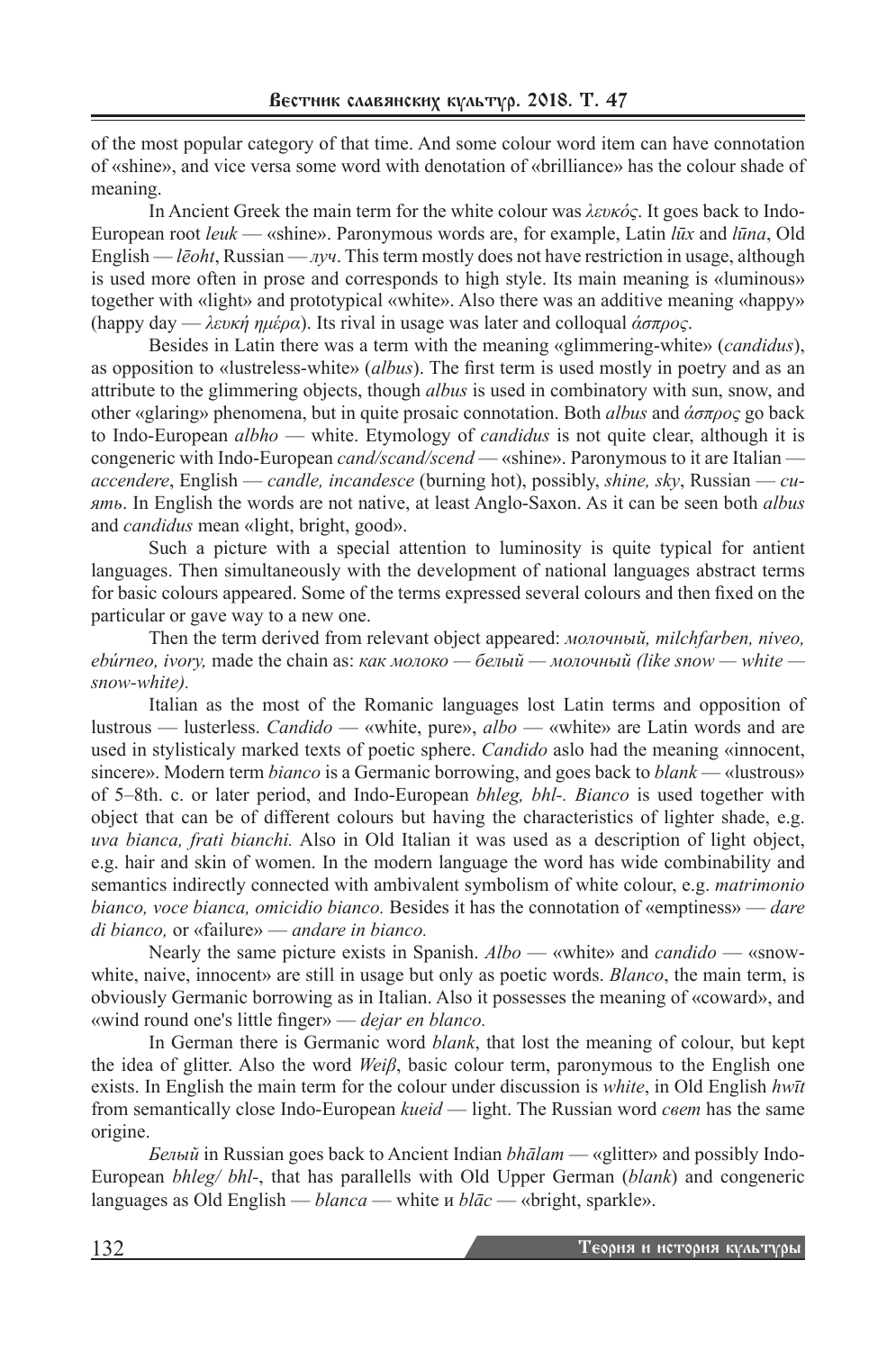The last word is influenced by Old English *blæc* — «black», also paronymous.

There is no particular difference in the Slavonic languages in the basic term for the white colour, and its semantics (*белы* — Bel., *бiлий* — Ukr., *бял* — Bul., *бео* — Serb., *biały* — Pol., *bílý* — Cz.). The variety is generally connected with the phonetic processes of particular language. Semantics focuses mostly on the notion «beautiful and good».

As we can see in all the languages under analysis the main constituent of these words semantics is characteristics of glitter. On the modern level of language development this aspect is lost, sometimes together with lexics itself. Some parallels can be found in modern languages, but not within the fild of main colour terminology, e.g. *λευκός — luna — lume luz — light — licht — луч, candiduos — accendere — centellear — sky — schimmern — сиять, blank — bianco — blanco — black — белый.* Although some of these examples are rather deniable.

Certainly there are also several minor terms for tints of white in all the taken languages. Some of them would have special collocations, e.g. *blond — fair-haired — rubio* and their varieties, or just denote some nuance of colour, e.g. *silver — silbern — d'argento argénteo — серебряный.* Other terms can be connected with particular sphere of usage such as e.g. heraldry. White is one of the heraldic tinctures. Precisely white substitutes silver as a metal element of coat-of-arms. Among the terms for blazoning there are *argent, Silber, argento, серебро.* In some languages these words are not usually used as a term for white or silver, but only as heraldic term.

In modern language all the terms are used according to some stylistic norms. Despite the common mechanisms of linguistic development, there are specific rules including sociocultural constituent for a concrete language. Through the history distinct types of terms in different combinations appeared: abstract terms, close to abstract derivatives, compounds, composite words with the elements *light-, bright-, dark-*, and so on, colours of concrete objects, terms with suffixation. Besides there are a lot of borrowings, partly or fully assimilated, fictional terms connected only with the vivid imagination of an author or with the advertisement purpose, *монастырский шик, зов Арктики, царевна-лебедь, plumping pearl, iseberg white, biancheggiante Aurora etc.*

The modern languages of Europe lost many of Ancient Indo-European terms. Some of them changed their semantics, or were supplanted by borrowed words. Nevertheless language parallels in the sphere of colour naming are quite obvious. Parallels can be found in rather far from each other languages, althougn words of different roots exist in congeneric languages. Semiotically basic colours, to which white belongs, kept some elements of intuitive symbolism in their meaning, that can be found in idioms or phraseological expressions. As far as its semantics is concerned it would be easily understood by the representatives of the most European contries.

All the tints and all their aspects require separate fundamental researches. Comparative and interdisciplinary can be viewed especially productive. But in this work we just observe one colour and touch some points of mentioned sphere.

## **СПИСОК ЛИТЕРАТУРЫ**

- 1 *Бычков В. В.* Византийская эстетика. М.: Искусство, 1977. 200 с.
- 2 *Василевич А. П., Кузнецова С. Н., Мищенко С. С.* Цвет и название цвета в русском языке. М.: КомКнига, 2005. 216 с.
- 3 Мастера искусств об искусстве. М.: Искусство, 1966. Т. 5, кн. 1. 288 с.
- 4 Наименование цвета в индоевропейских языках: Системный и исторический анализ. М.: Ком Книга, 2007. 320 с.